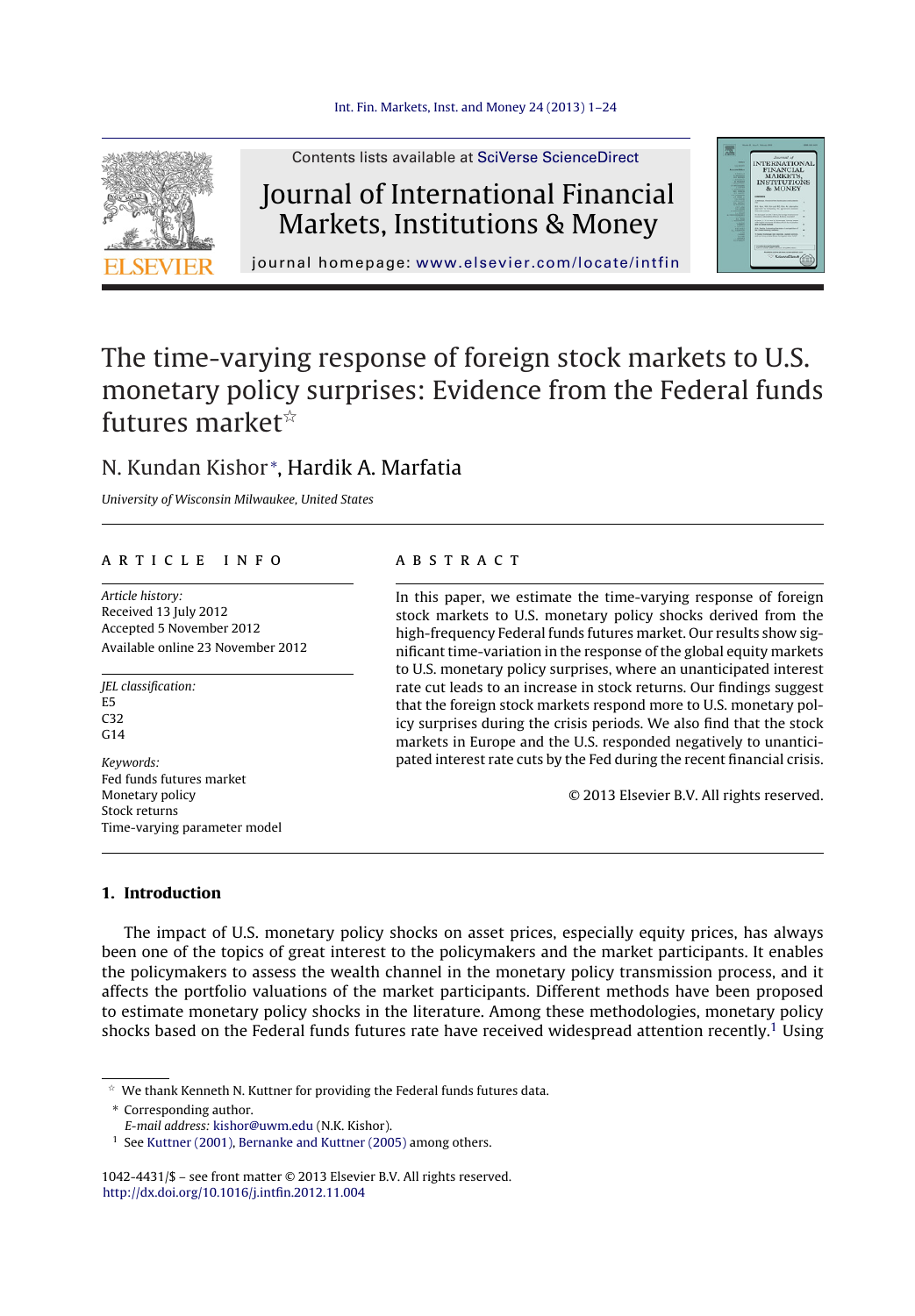this approach, [Bernanke](#page--1-0) [and](#page--1-0) [Kuttner](#page--1-0) [\(2005\)](#page--1-0) provide evidence that a typical unanticipated Fed rate cut of 25 basis points leads to roughly 1 percent increase in the S&P 500 index returns. According to them, such a policy action elicits a positive response because it favorably impacts the future dividend streams, reduces the discount rate and increases the equity market premium. This line of study has been extended to foreign stock markets, as globalization and technological revolution have made the global markets much more tightly interlinked with each other. In the international context, [Ehrmann](#page--1-0) [and](#page--1-0) [Fratzscher](#page--1-0) [\(2009\)](#page--1-0) and [Hausman](#page--1-0) [and](#page--1-0) [Wongswan](#page--1-0) [\(2011\)](#page--1-0) find that foreign equity returns respond positively to an unanticipated interest rate cut by the Fed. They attribute the cross country variation in responses to the level of financial market integration and the degree of exchange rate flexibility of the country.2

However, most of the existing studies on the high frequency response of stock returns to monetary policy shocks use a fixed-coefficient approach. The underlying assumption is that the response of stock returns to monetary policy shocks remain unchanged over time. This is in contrastto the anecdotal and formal evidence that suggest that the response of stock returns varies over time. For example, [Andersen](#page--1-0) et [al.](#page--1-0) [\(2007\)](#page--1-0) find that the equity market's response to macroeconomic news depends on the stage of the business cycle. Similarly, equity risk premia, which explains the response of the stock returns to monetary policy surprises according to [Bernanke](#page--1-0) [and](#page--1-0) [Kuttner](#page--1-0) [\(2005\)](#page--1-0) are found in the literature to vary over time. [Campbell](#page--1-0) et [al.](#page--1-0) [\(1997\)](#page--1-0) also find that equity market premium varies over time and this variation is quite large relative to the variation in expected real interest rate. Similarly, [Bekaert](#page--1-0) [and](#page--1-0) [Harvey](#page--1-0) [\(1995\)](#page--1-0) have found that a number of emerging markets exhibit time-varying global market integration. All these factors suggest that modeling the stock market reaction to monetary policy surprise using a fixed-coefficient approach is not appropriate.

Our study contributes to the existing literature by taking into account the possible time-variation in the foreign equity market's responses to U.S. monetary policy shocks.<sup>3</sup> Following the pioneering work of [Cooley](#page--1-0) [and](#page--1-0) [Prescott](#page--1-0) [\(1976\),](#page--1-0) the time-variation is modeled as a driftless random walk, and is estimated using the maximum likelihood via the Kalman filter. We argue that this is an appealing and flexible way of uncovering changes in the responsiveness of stock returns to monetary policy shocks. Our framework also allows for heteroscedasticity present in the error term that is typical in a high frequency stock returns data. To do so, we follow [Harvey](#page--1-0) et [al.](#page--1-0) [\(1992\)](#page--1-0) and allow conditional heteroskedasticity in the error term.

Our results show significant time-variation in the stock market response to U.S. monetary policy surprises for all 35 countries under our study. We find substantial comovement in the response of the European equity markets to U.S. monetary policy surprises for the whole sample period. This is not surprising since there is a high degree of financial integration among the European countries. The response of the stock markets of emerging market economies and Latin American economies to U.S. monetary policy shocks is found to be much more divergent as compared to the European stock markets. Our results also suggest that the emerging markets' stock markets are more sensitive to the Fed's surprises, especially during the recessions and the crisis periods.

We also find a noticeable common feature in the stock markets' reaction to monetary policy surprise. During abnormal periods that include recessions and different crisis episodes, $4 \text{ U.S.}$  monetary policy surprise has a much larger impact on the equity markets of almost all the 35 countries in our sample. For example, a hypothetical 25 basis points unexpected rate cut by the Fed during a crisis period could elicit a positive response in the stock returns up to as high as 2.5 percent in case of the U.S., Canada and European countries, 7.5 percent in case of Korea, and 5 percent in case of Hong Kong, Singapore and the Latin American economies. This is not a surprising result since the stock market's response to macroeconomic news have been found to depend upon different states of the business cycles according to [Andersen](#page--1-0) et [al.](#page--1-0) [\(2007\).](#page--1-0) One of the interesting findings of our study relates to the

<sup>2</sup> [Wongswan](#page--1-0) [\(2009\)](#page--1-0) and [Ehrmann](#page--1-0) [and](#page--1-0) [Fratzscher](#page--1-0) [\(2009\)](#page--1-0) reach similar conclusions.

<sup>&</sup>lt;sup>3</sup> Our paper is an attempt to examine the empirical regularity in how the foreign stock markets respond over time to U.S. monetary policy surprises that have been derived from the high frequency Federal funds futures market. We do not test for the explicit linkage between country characteristics and its response over time to U.S. monetary policy surprise. While this may be an important issue to explore, this is beyond the scope of this paper.

<sup>4</sup> In our sample, there are three abnormal events: the LTCM crisis in 1997, 2001 recession and the financial crisis of 2008.